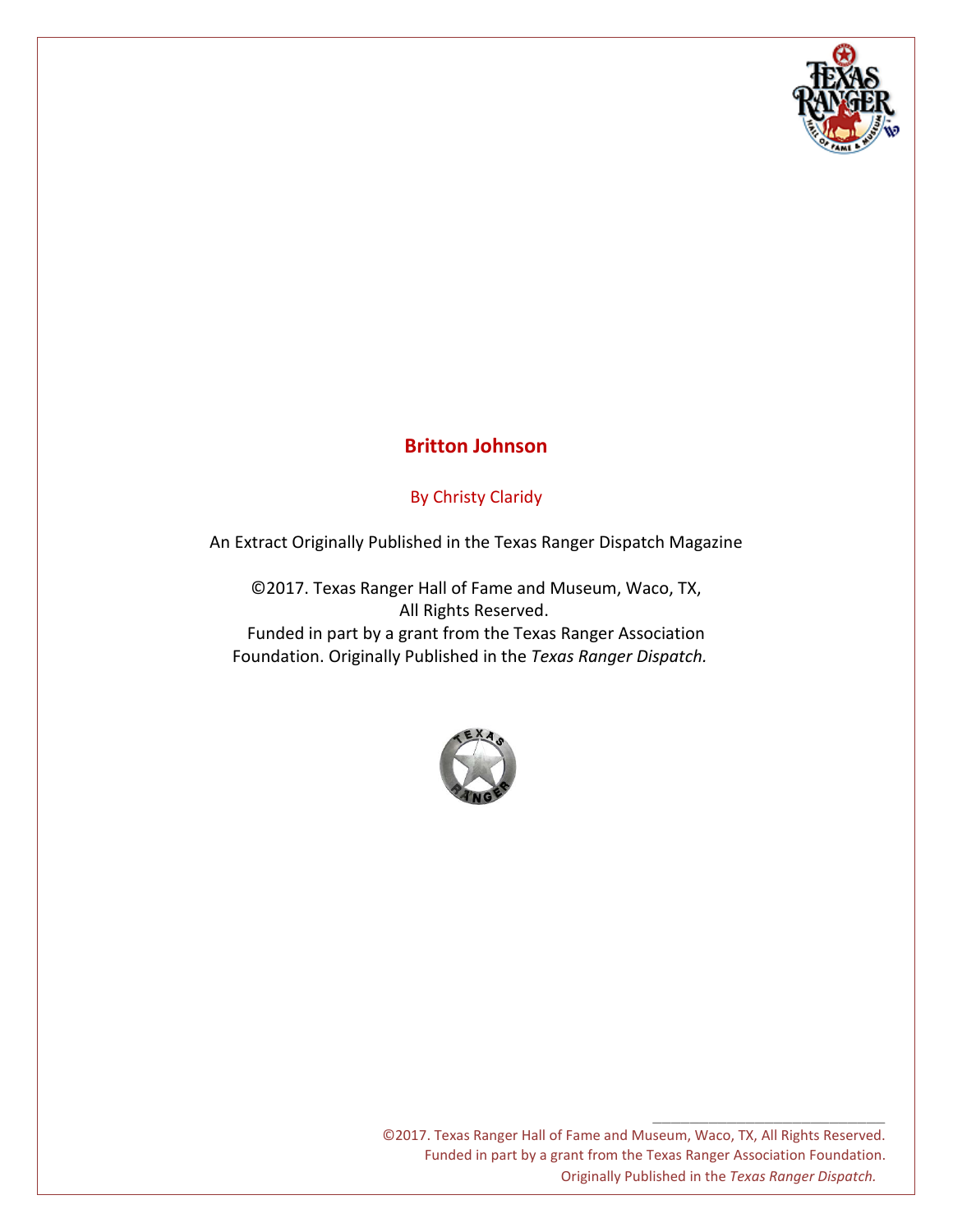



Painting of Britton Johnson by Lee Herring, on loan to the Texas Ranger Hall of Fame and Museum



## **Christy Claridy**

The Texas Ranger Museum and Hall of Fame has received on loan a striking painting by Lee Herring, Official Texas State Artist for 2007. The work depicts the ferocious fight between Britton "Britt" Johnson and Kiowa warriors in 1871. While much has been written and speculated about his life, there is very little verifiable data about Johnson, and much of the information available today is based on oral history. These stories were passed down from Johnson's contemporaries, who noted with respect his unwavering determination to find his family and his courageous stand against Kiowa warriors that resulted in his hard-fought and gruesome death.

Britt Johnson is alleged to have been born a slave under either Moses Johnson or his son Alan Johnson around 1840, although Britt's name does not appear in the 1850 or 1860 slave censuses. In 1850, a Moses Johnson from Tennessee was living in Navarro County, Texas, and by 1860, a Moses Johnson from Tennessee was living in Young County, Texas. According to this census, Moses Johnson's household includes a thirty-year-old black male (which, if this is Britt Johnson, does not support an 1840 birth date), a twenty-year-old mulatto female, a fourteen-year-old black

Contents and design of the Texas Ranger Dispatch™ are copyrighted by the Texas Ranger Hall of Fame and Museum and other named copyright holders. Permission is granted to print copies or excerpts for personal use and educational coursework. Commercial use or redistribution requires written permission from the Office of the Director, Texas Ranger Hall of Fame and Museum, PO Box 2570, Waco, TX 76702.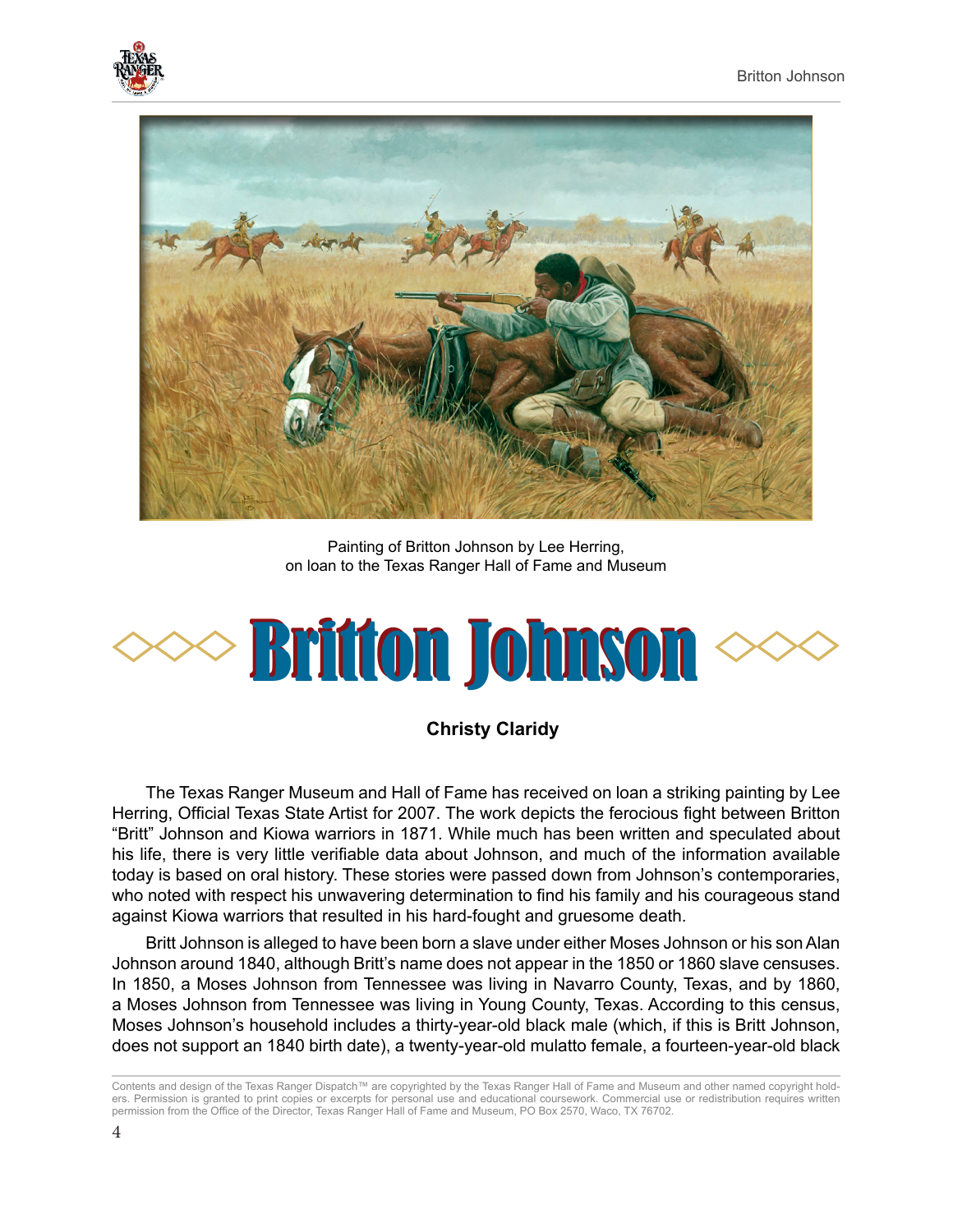

female, a three-year-old mulatto male, and a one-year-old mulatto male.<sup>1</sup> A J. A. Johnson from Tennessee (possibly Alan Johnson) appears on both the 1850 Navarro County census and the 1860 Young County census. He owned two slaves in 1850: one twelve-year-old black female and one fourteen-year-old mulatto male, both approximately the assumed ages of Britton Johnson and his wife Mary. In fact, some sources assert Johnson was born in 1835, not 1840.<sup>2</sup> Since the 1860 Young County census does not list J. A. Johnson as a slaveholder in the slave census even though he is included in the general census, it appears that he did not own any slaves at that time. Regardless of status, Britt Johnson became a celebrated hero of the American West for his extraordinary solo expeditions into the heart of the formidable Comancheria (Land of the Comanches) in search of his captured family and friends.

The saga of Britt Johnson began in 1864 when Johnson was likely living in Young County, Texas. As stated previously, there is much conjecture surrounding his life. If Johnson remained a slave, he had a great amount of freedom and worked as a foreman on the Johnson Ranch while tending his own cattle herd. Perhaps he was not a slave and was working for a widow named Elizabeth Fitzpatrick on her ranch. What is known for certain is that on October 13, 1864, Britt Johnson was away from home when Fitzpatrick's house, where Britt's wife and children were either visiting or living, was attacked by Comanche and Kiowa warriors during what came to be known as the Elm Creek Raid. Seven people were captured during the combined assault,<sup>3</sup> including Johnson's wife Mary and their two children, and Elizabeth Fitzpatrick, her son, and her two granddaughters. Johnson's eldest son and Fitzpatrick's daughter were killed during the attack, and Elizabeth Fitzpatrick's son was subsequently killed while the captives were on the trail. Regrettably, neither the names and genders of the Johnson children nor the number of children in the family before or after the attack can be verified.

 According to some sources, Mary Johnson was pregnant at the time of her capture. Indeed, there is a Depression-era Works Project Administration oral history interview with a gentleman named John Johnson, who asserts that he is the son of Britton and Mary Johnson<sup>4</sup> and was born in December 1864 while his mother was in captivity. He claims he was ransomed shortly after the rest of the captives were returned, but he remained in captivity eight years before being returned to his mother. There are a few inconsistencies with this story, though. Mr. Johnson says the date of the attack was in 1863, not 1864. He also says Mrs. Fitzpatrick's daughters, not granddaughters, were taken captive. He claims that he was not in the original ransom because his father did not know of his existence. However, if he was born in December 1864, Britt Johnson would certainly have known his wife was pregnant by the time of her capture in October 1864. By giving the date as 1863 and giving his date of birth as December 1864, John Johnson seems to imply that Mary Johnson gave birth to him over a year after she was taken captive, which would explain why Britt Johnson would not have known of his existence. There is also no real reason given for why he had to wait eight years before he was returned to his family. There are numerous holes in this short narrative, all of which begin with or are ultimately centered on the erroneous 1863 date of the attack.

- 2 1850 Federal Census, Slave Schedule, Navarro County, Texas.
- 3 *War of the Rebellion*, series 1, vol. 41, chap. 53, pt. 1:884-886.
- 4 La Vere, David, *Life Among Texas Indians: The WPA Narratives* (College Station: Texas A&M UniversityPress, 1998) 68.

<sup>1 1860</sup> Federal Census, Slave Schedule, Young County, Texas.

Contents and design of the Texas Ranger Dispatch™ are copyrighted by the Texas Ranger Hall of Fame and Museum and other named copyright holders. Permission is granted to print copies or excerpts for personal use and educational coursework. Commercial use or redistribution requires written permission from the Office of the Director, Texas Ranger Hall of Fame and Museum, PO Box 2570, Waco, TX 76702.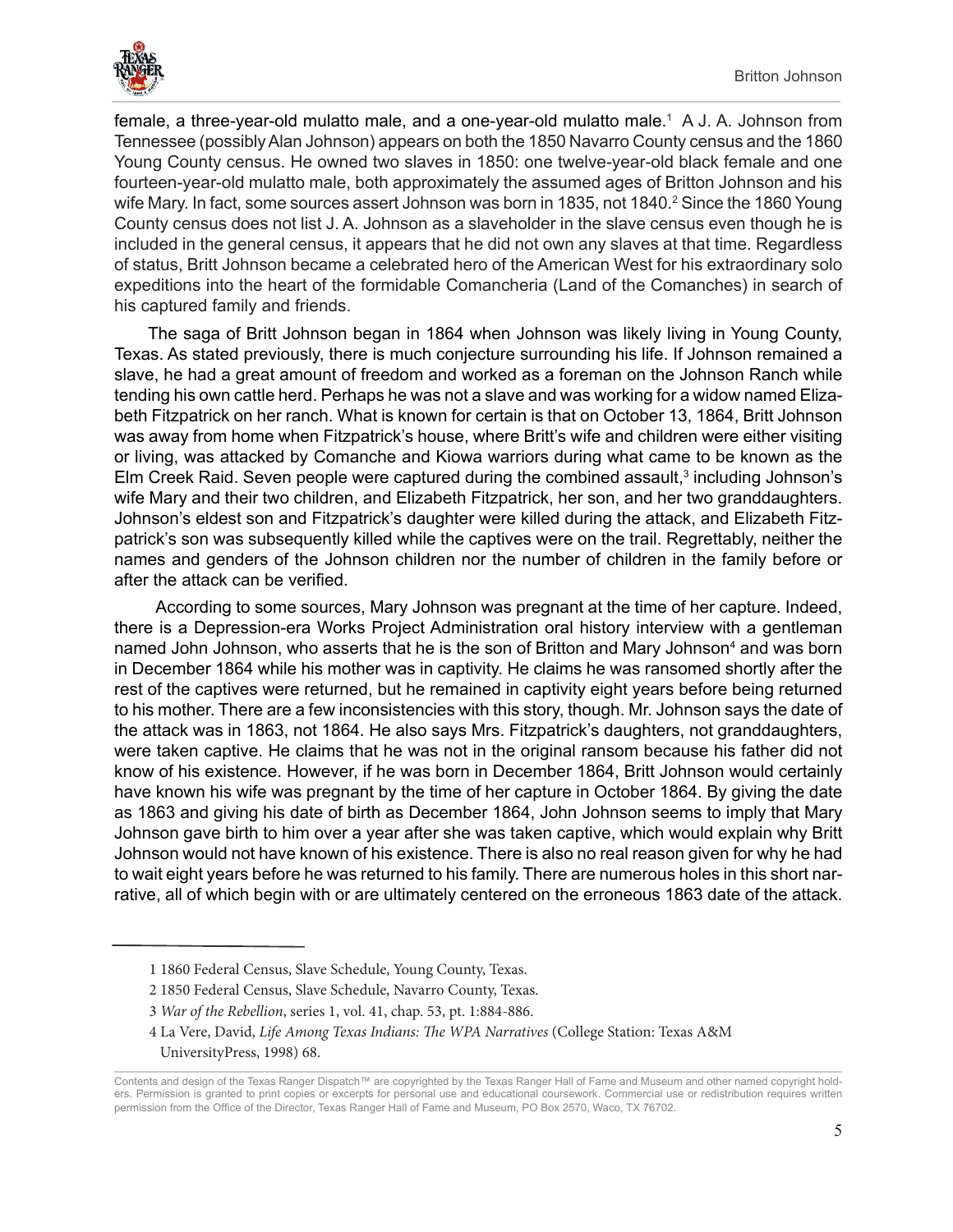

In spite of the speculation and ambiguous history surrounding Britton Johnson, he has remained a much written-about figure of the American West. After his family was captured in the Elm Creek Raid, Johnson traveled into Comancheria five or more times in an attempt to ransom the captives. His remarkable and awe-inspiring solo quests into an area feared and avoided by so many made his actions legendary. He traveled to forts situated throughout the frontier, visited reservations, and went to Comanche and Kiowa camps looking for his friends and family. Johnson never abandoned the search and never missed an opportunity to inquire about the Elm Creek captives. Some sources opine he even lived with a band of Comanches in an attempt to win their trust and get his family returned by either ransom or escape. It is not certain whether or not this is true. It is conceivable he at least met with Comanche leaders during his expeditions into their homelands, and it is also logical that those meetings were fraught with resentment and tension on both sides––a very dangerous atmosphere. Sources assert that a Comanche chief named Asa-Havey, who was interested in pursuing peace negotiations with the government, assisted Johnson in his efforts to find his family and worked in conjunction with Johnson for their successful recovery.<sup>5</sup> The manner in which the captives were recovered (negotiation, deceit, or likely a combination of both) very possibly created a reputation for Britt Johnson among the Kiowa and Comanches that aroused the necessity for revenge.

After his family was restored to him in June 1865, Johnson moved to Parker County, Texas, where he owned and operated a freighting business. In November 1871, he and two men in his employ were transporting supplies through the sparsely populated plains near Graham in Young County when they were attacked by Kiowa warriors. Observers in the distance noted Johnson's two employees were killed almost immediately, leaving Britt alone to fight the advancing warriors. He killed his horse and used its body for cover as he made his desperate, lone stand. Ultimately, however, Johnson was killed. He did not succumb easily though. Passersby who discovered the grotesquely mutilated remains of the three men found nearly two hundred shells surrounding the body of Britt Johnson.<sup>6</sup> Against insurmountable odds, he obviously had fought furiously and aggressively for his life.

Britt Johnson's courageous perseverance and bitterly contested death have endured as testaments to the fearless character attributed to heroes of the American West. His tenacity has even been recognized and memorialized by the Hollywood movie industry. The lead characters in the classic novel *The Searchers* by Alan Le May were based on the celebrated actions of Britton, who relentlessly searched for his family through an unknown and unwelcoming region in spite of the danger to himself. The book was later adapted into a movie of the same name starring John Wayne, and it has been hailed as one of the best westerns ever filmed. Johnson's legacy endures into the 21st century as his heroism continues to inspire novels, articles, and now paintings.

<sup>5</sup> Nye, W.S., *Carbine and Lance: The Story of Old Fort Sill* (Norman: University of Oklahoma Press, 1937) 46.

<sup>6</sup> McClellan, Michael E. Britton Johnson, (Handbook of Texas Online, accessed April 2011).

Contents and design of the Texas Ranger Dispatch™ are copyrighted by the Texas Ranger Hall of Fame and Museum and other named copyright holders. Permission is granted to print copies or excerpts for personal use and educational coursework. Commercial use or redistribution requires written permission from the Office of the Director, Texas Ranger Hall of Fame and Museum, PO Box 2570, Waco, TX 76702.